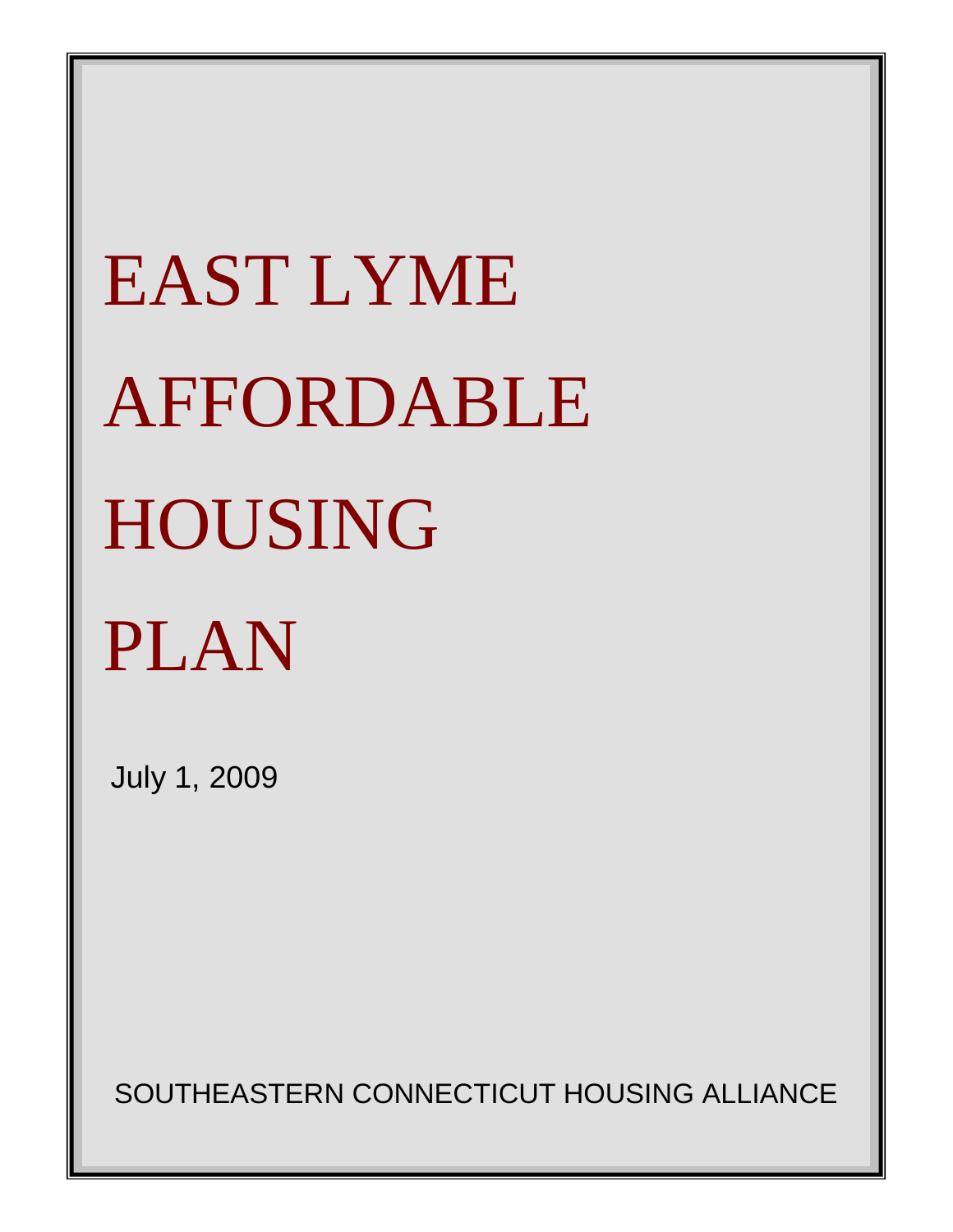# TABLE OF CONTENTS

|     |                                                  | Page           |
|-----|--------------------------------------------------|----------------|
|     | <b>Introduction</b><br><b>Guiding Principals</b> | $\overline{2}$ |
|     | <b>Public Process</b>                            | 3              |
| I.  | <b>Definitions</b>                               |                |
|     | What Is Affordable?                              | $\overline{4}$ |
|     | <b>Legal Context</b>                             | 5              |
|     |                                                  |                |
| II. | <b>Needs Assessment</b>                          |                |
|     | Demographic Trends                               | 6              |
|     | Housing Costs and Availability                   | 7              |
|     | <b>Affordability Analysis</b>                    | 9              |
|     | Perceptions of Need                              | 10             |
| Ш.  | <b>Opportunities &amp; Barriers</b>              |                |
|     | <b>Access to Utilities</b>                       | 11             |
|     | Parking and Traffic                              | 11             |
|     | <b>Public Misconceptions</b>                     | 12             |
| IV. | <b>Strategies - A Spectrum</b>                   |                |
|     | <b>Education &amp; Outreach</b>                  | 15             |
|     | Incentives for Change                            | 15             |
|     | <b>Incentive Housing Zones</b>                   | 17             |
|     | <b>Requirements for Change</b>                   | 18             |
|     | <b>Inclusionary Zoning</b>                       | 18             |
|     | Development                                      | 19             |
|     |                                                  |                |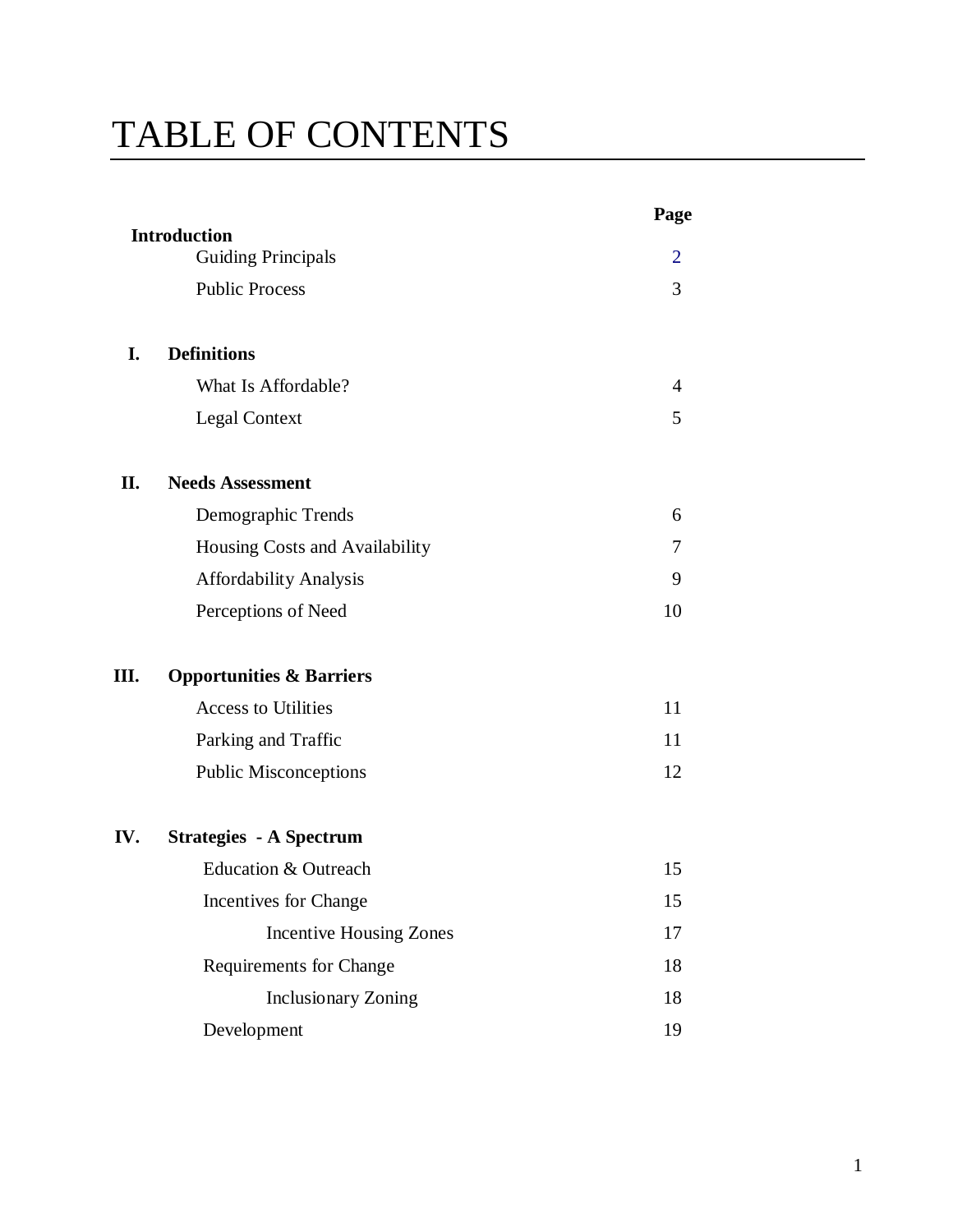# INTRODUCTION

The approach we have taken to this study is to, first, measure the need for affordable housing in East Lyme and then to identify strategies to meet residents' needs *without compromising the community's character.* We have sought to satisfy multiple town goals while preserving those community characteristics that East Lyme residents value the most. Recommended strategies not only satisfy a quantified need for more diverse housing, but also contribute to the economic development goals of the town, the desire to improve village life and to preserve rural, open areas in the town. Proposed solutions adhere to "smart growth" principals of community development.

# Guiding Principals:

- **Do no harm**. Valued rural areas, open space and important habitats shall not be recommended for development. Utilize only the existing or planned utilities.
- **Focus on the needs of East Lyme residents and employees**. The purpose of this study is to address the needs of East Lyme residents, not those of New London County or the State of Connecticut.
- **Focus on** *re***development rather than** *new* **development**. Enhance and revive historic villages with architecturally compatible, infill development that adds life to East Lyme's community spaces. Maximize walkability and reduce auto-dependency for East Lyme residents
- **Development must solve more than one problem at a time**. Wherever possible, identify solutions that will address not only the goal of creating affordable housing, but other economic, social and environmental concerns simultaneously.

Students of town planning have long been taught that the best way to eliminate sprawl is to invest in our cities and villages. In practice, however, this has been hard to achieve. The rise of the automobile, market forces, current zoning and private property rights have resulted in sprawling subdivisions of big-acreage tracts in remote areas. These isolated pockets of big houses with big yards require lifestyles entirely dependent of automobiles while single use, unappealing commercial strip malls suffer from declining traffic. Not-surprisingly, East Lyme residents register concerns about the resulting congestion and parking problems, the unattractiveness of commercial development and the loss of their classic "New England" villages.

We have recommended the encouragement and practical use of "mixed uses" that once made our historic villages viable economically and socially. Smaller, in-town living would provide a much needed alternative for East Lyme seniors, young adults and single person householders with pedestrian access to work, play, shopping and services. It also provides "feet on the ground" for business owners and employers. Long term, mixed use development in our existing cities and villages will significantly reduce congestion, greenhouse gas emissions and the cost of infrastructure in the decades ahead.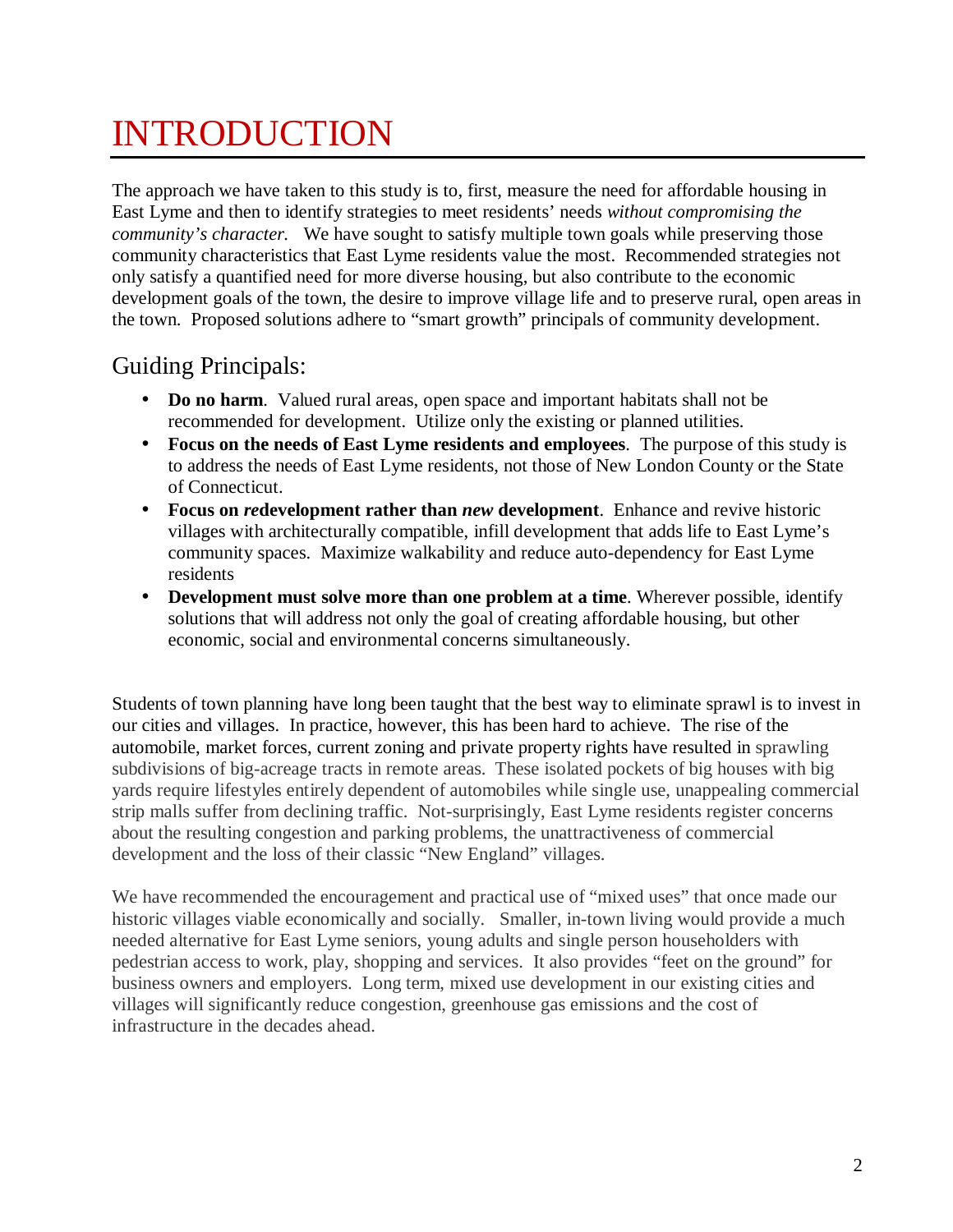## The Public Process

This Plan was developed as part of the 2009 revision of the East Lyme Plan of Conservation and Development in close cooperation with the Steering Committee appointed to oversee that effort.

Critical input and guidance was also provided by the public and fellow consultants. We worked in close collaboration with UCONN Professor, Peter Miniutti, who served as a consultant to the Steering Committee. His team informed our efforts with research under his Land of Unique Values model.

Separately and jointly with the UCONN team, 3 public information meetings were held during the winter and spring of 2009. Valuable input from the public and from town officials has been factored into our recommendations. We are grateful for the collaboration and guidance from the Steering Committee, the UCONN team and the public. It has informed our findings and enabled us to draft recommendations that reflect the community's priorities for their future.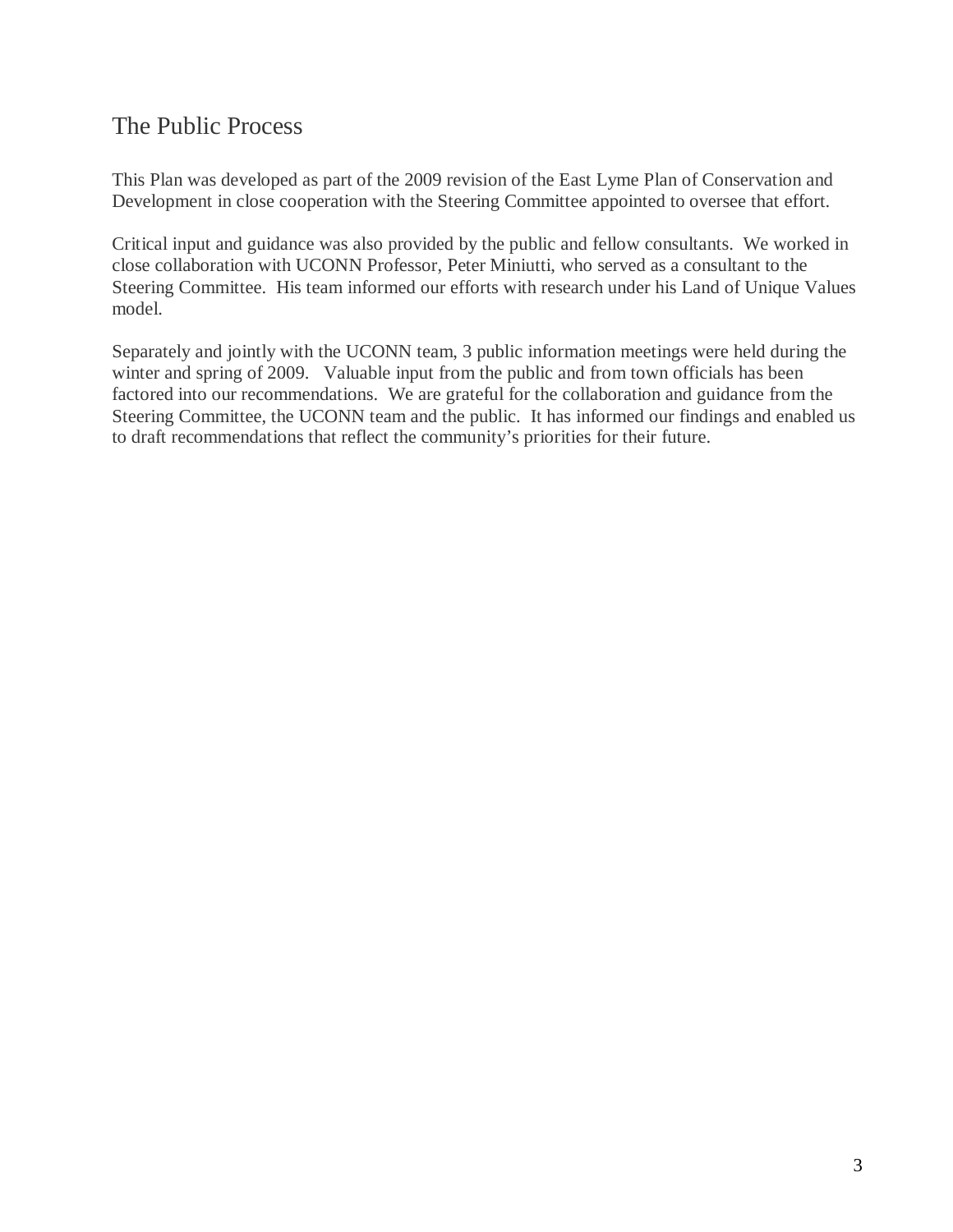# Chapter I: DEFINITIONS

In order for the State of Connecticut to officially designate housing as affordable and count it towards the town's 10% threshold it must be:

- Deed restricted to preserve affordable prices or rents,
- Financed by a Connecticut Housing Finance Authority (CHFA) mortgage or
- Government subsidized (as with a rental assistance program)

#### What is affordable housing?

Because "affordable housing" is a legal term as well as a descriptive one, it is necessary to begin with some definitions.

- "Affordable Housing" is generally understood to be housing that comes with a monthly mortgage or rental cost that is affordable to someone earning up to 80% of Area Median Income (AMI) without spending more than 30% of that income on housing costs, including utilities and taxes.
- "Workforce Housing" is understood by policy makers to include households with income up to 120% of AMI.
- "Affordable Market-Priced Housing" (AMPH) is not deed restricted, financed with a CHFA mortgage or a rental assistance program. It is not officially counted as affordable because they can appreciate with the market and are not expected to remain affordable.

Household Median Income and Area Median Income

Household Median Income is a specific number designated by the U.S. Department of Housing and Urban Development (HUD) – \$77,400 in the Norwich-New London area in 2008. For the purposes of gauging affordability, HUD annually identifies, by geographic region, a range of incomes for different size households. In 2008 that range for the Norwich- New London area, which includes East Lyme, is as follows:

| 2008 Maximum Incomes & Rent for Affordable Housing $-80\%$ of Area Median Income |                       |                           |  |  |  |
|----------------------------------------------------------------------------------|-----------------------|---------------------------|--|--|--|
| Persons Per Unit                                                                 | <b>HUD Max Income</b> | <b>HUD Max Rent/Month</b> |  |  |  |
| 1-person household                                                               | \$43,050              | \$1,076                   |  |  |  |
| 2-person household                                                               | \$49,200              | \$1,153                   |  |  |  |
| 3-person household                                                               | \$55,350              | \$1,384                   |  |  |  |
| 4-person household                                                               | \$61,500              | \$1,538                   |  |  |  |
|                                                                                  |                       |                           |  |  |  |

*Contrary to common assumptions, these are not low-income households. They are typically fully employed or retired people. They may be young adults at the beginning of their career or retired seniors. These income limits include employees in our schools, hospitals, offices, construction sites, town halls, restaurants and hotels. According to 2000 Census data, 27.1% of East Lyme residents had incomes at or below 80% of AMI.*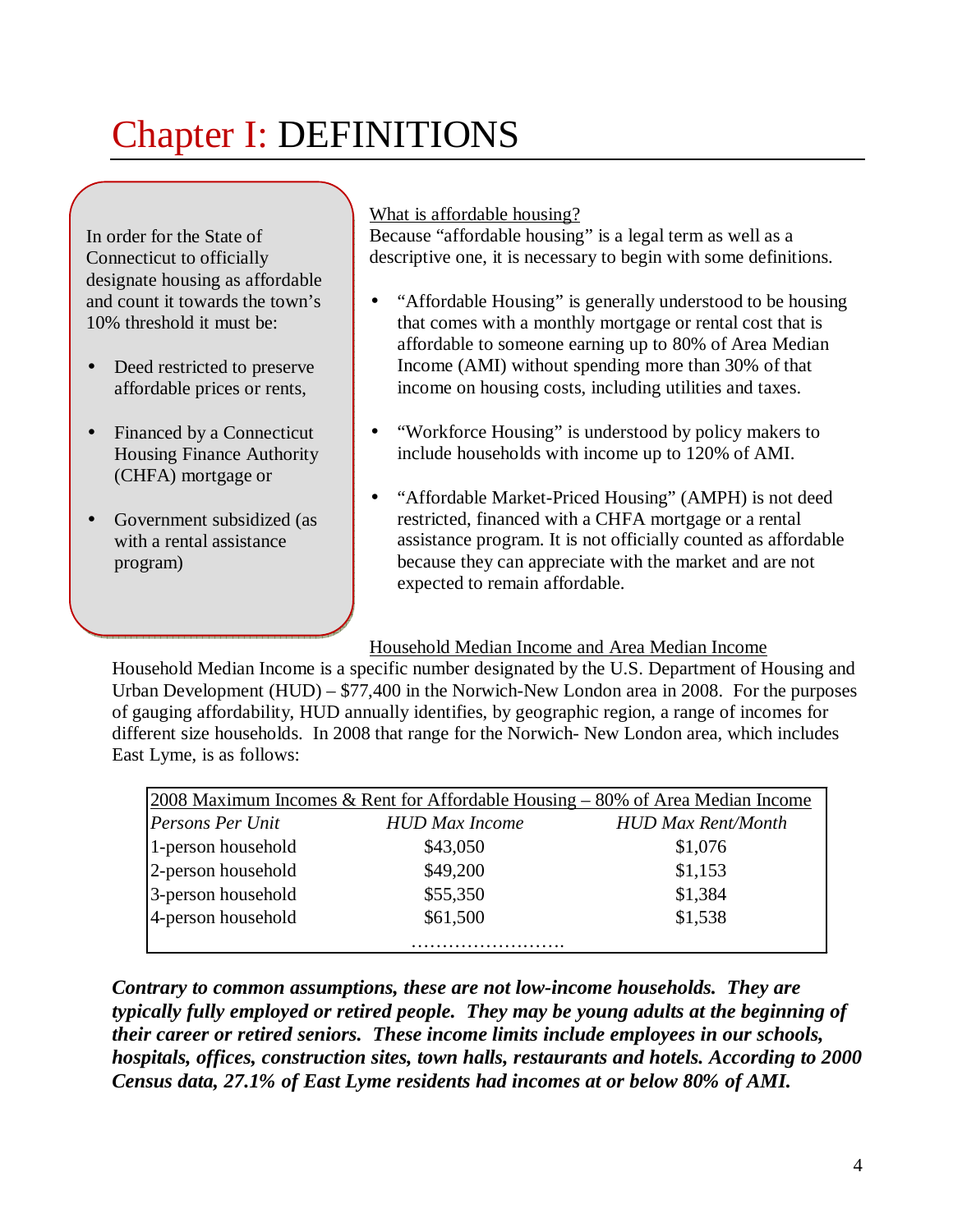# Chapter I: LEGAL CONTEXT

#### CGS 8-30g:

If the town has less than 10% affordable housing, it can deny such a proposal only "to protect substantial public interests in health, safety or…public interests that outweigh the need for affordable housing." These allowable justifications for denial have generally been interpreted by the courts to mean inadequate access to sewer and water utilities, significant environmental impacts or unsafe traffic conditions.

#### The Affordable Housing Appeals Act (CGS 8-30g)

The Affordable Housing Appeals Act, §CGS 8-30g, provides exemption from many zoning regulations for developers of affordable housing if they propose it in municipalities that have less than 10% of their total housing officially designated as affordable.

If developers include at least a 30% affordable (deed restricted) component in a residential project, they may propose it in any zone, except industrial, and at any density. Currently East Lyme, among other southeastern Connecticut towns, is subject to several court actions as a result of denying a permit to a developer of affordable housing. (Oswegatchie Hills, Niantic Village)

The statute essentially reassigns the burden of proof in the land use review process from the developer to the community. Thus, while it is not a mandate to provide 10% affordable housing, many communities understand that doing so will enable them to avoid legal liability from denying unplanned development proposals that may not be compatible with the community's character.

In southeastern Connecticut, only 3 towns, Groton, New London and Norwich, are above the 10% threshold. East Lyme is officially at 5.0% with 373 affordable units. This total does not include the affordable units coming online at 38 Hope Street. Based on total East Lyme housing units in 2007 of 8,136, the town is approximately 400 units short of the 10% guideline. Of course as future housing development occurs and adds to the total number of housing units, the 10% guideline will require ever more affordable units be added in the town.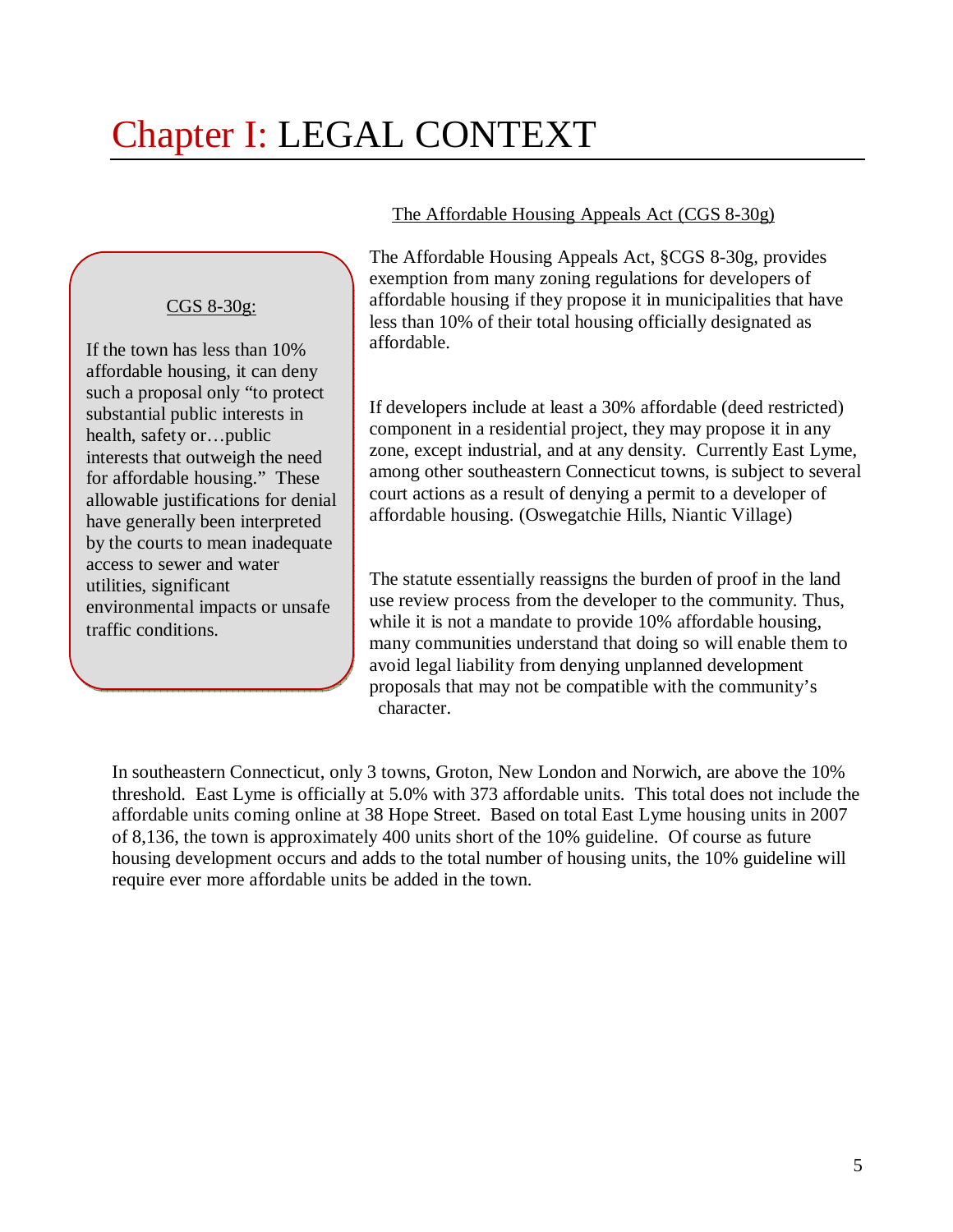# Chapter II: NEEDS ASSESSMENT

Change is occurring in East Lyme:

- East Lyme's population has grown 22.6% since 1990 significantly faster than the region's or the state's population.
- Household size is shrinking.
- East Lyme's population is aging and is older than the state or the county.
- School enrollments are declining despite the population growth.
- Median Incomes have not kept pace with home prices.
- East Lyme homes are out of reach for much of the population
- The mix of housing should include more rental and senior housing.

# Demographic Trends

Since 1990 population growth in East Lyme has occurred faster than in Connecticut as a whole or in New London County. While population growth has slowed in recent years, that is not the perception of residents. The impressive growth since 1990 may be one reason that the 2007 Community Survey indicates concern among residents that East Lyme's growth rate is compromising community character.

| 2007 Population       | vs. 1990 |
|-----------------------|----------|
| East Lyme             | 22.60%   |
| New London County     | 5.70%    |
| Connecticut           | 8.00%    |
| U.S. Bureau of Census |          |

At the same time, the median age of East Lyme residents is increasing and is older than the region or the state as a whole.

| Median Age            | 2007 | 2000 |
|-----------------------|------|------|
| East Lyme             | 41.0 | 39.0 |
| New London County     | 39.0 | 37.0 |
| Connecticut           | 39.0 | 37.4 |
| U.S. Bureau of Census |      |      |

**An aging population alters the housing needs of the community.** 

- **Older persons have different lifestyle and health needs that may be difficult to satisfy in their existing home.**
- **Senior residents who must live within their retirement savings may find it financially difficult to keep their home.**
- **As people remain in their homes longer, the existing housing stock comes onto the market less often resulting in less availability for new buyers.**

**Without housing alternatives that meet the financial and lifestyle needs of an aging population, East Lyme residents are faced with undesirable choices.**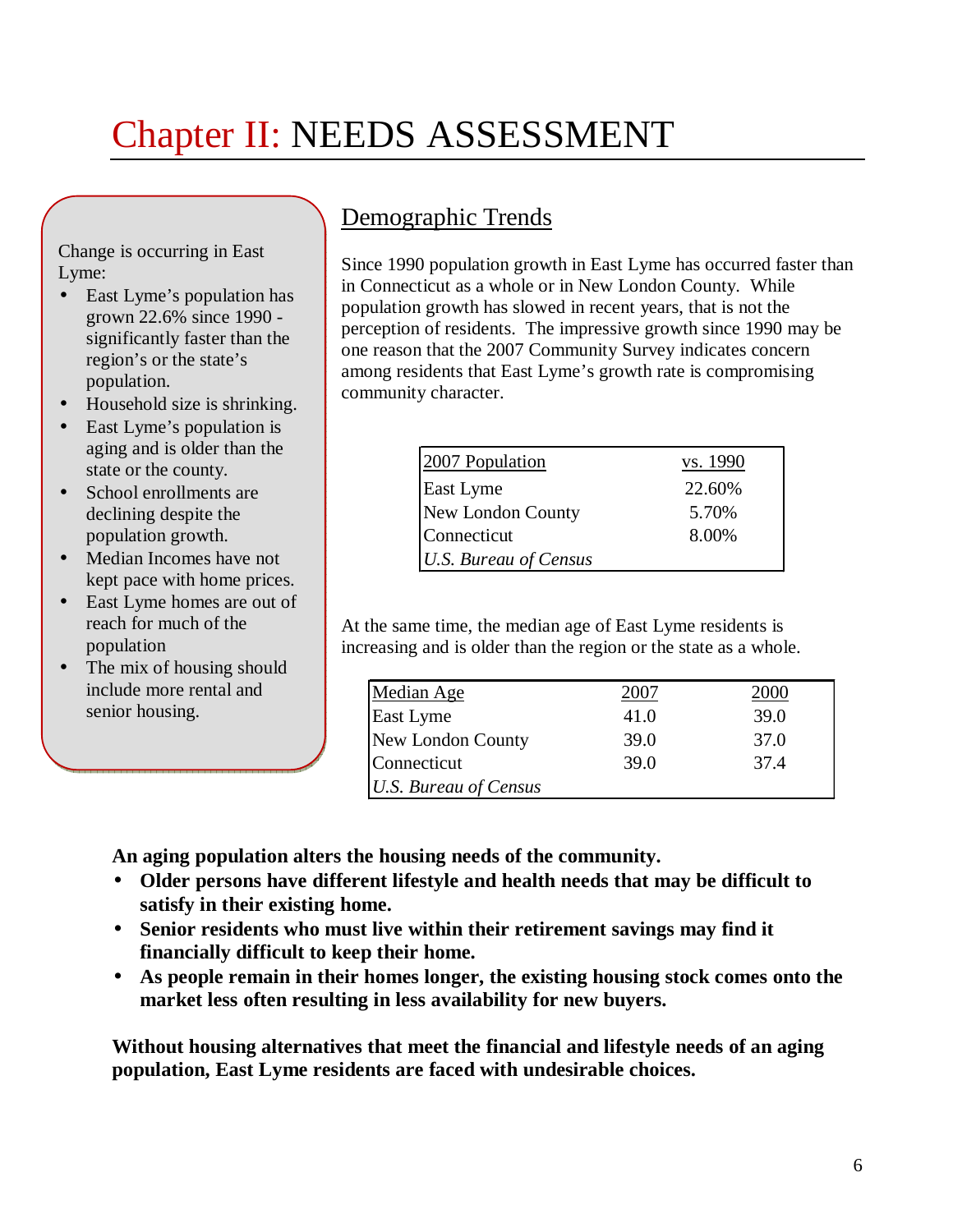| Our aging population has contributed to a declining average household size, reflecting a national |  |
|---------------------------------------------------------------------------------------------------|--|
| and statewide trend.                                                                              |  |

| <b>Household Size</b> | <b>2000</b> | .990. |
|-----------------------|-------------|-------|
| East Lyme             | 2.50        | 2.62  |
| New London County     | 2.48        | 2.59  |
| Connecticut           | 2.53        | 2.59  |
| U.S. Bureau of Census |             |       |

As a result of the declining household size and more single person households, the demand for housing outpaces population growth. In East Lyme since 2000, the 7.3% growth in housing units has exceeded the 4.2 % population growth.

**The decline in school enrollments results from the increasing average age of the population and the general demographic trends of fewer children per family.** 

**Enrollments are projected to decline in Connecticut through 2020.** 

**Houses do not make children!**

#### Impact on Schools

Population growth and increased housing has not resulted in higher school enrollments.

| <b>School Enrollments</b>        | 2000-2001 | 2008-2009 |  |  |  |
|----------------------------------|-----------|-----------|--|--|--|
| Elementary                       | 1389      | 1029      |  |  |  |
| Middle                           | 793       | 868       |  |  |  |
| High School                      | 1073      | 1265      |  |  |  |
| Total Enrollment                 | 3255      | 3162      |  |  |  |
| Source: East Lyme Public Schools |           |           |  |  |  |

## Housing Costs and Availability

In East Lyme from 2000 to 2007, housing prices have significantly outpaced gains in income.

|                                            | 2000         | 2008         | % Change |
|--------------------------------------------|--------------|--------------|----------|
| Median Household Income                    | \$66,539.00  | \$83,490.00  | 25.60%   |
| Median Home Sales Price                    | \$134,450.00 | \$325,000.00 | 141.70%  |
| Connecticut Economic Resource Center, Inc. |              |              |          |

Since the real estate downturn began in 2007, home prices have fallen in East Lyme. Although we do not have information at the town level, the Eastern Connecticut Association of Realtors estimates that median sales prices for single family homes in all of New London County have declined 11.6% from the third quarter of 2007 to the third quarter of 2008. A decline of this proportion does not close the gap with incomes. Furthermore, during 2008 there has also been significant pressure on household incomes. Inflation has outpaced income growth so that real incomes are down. The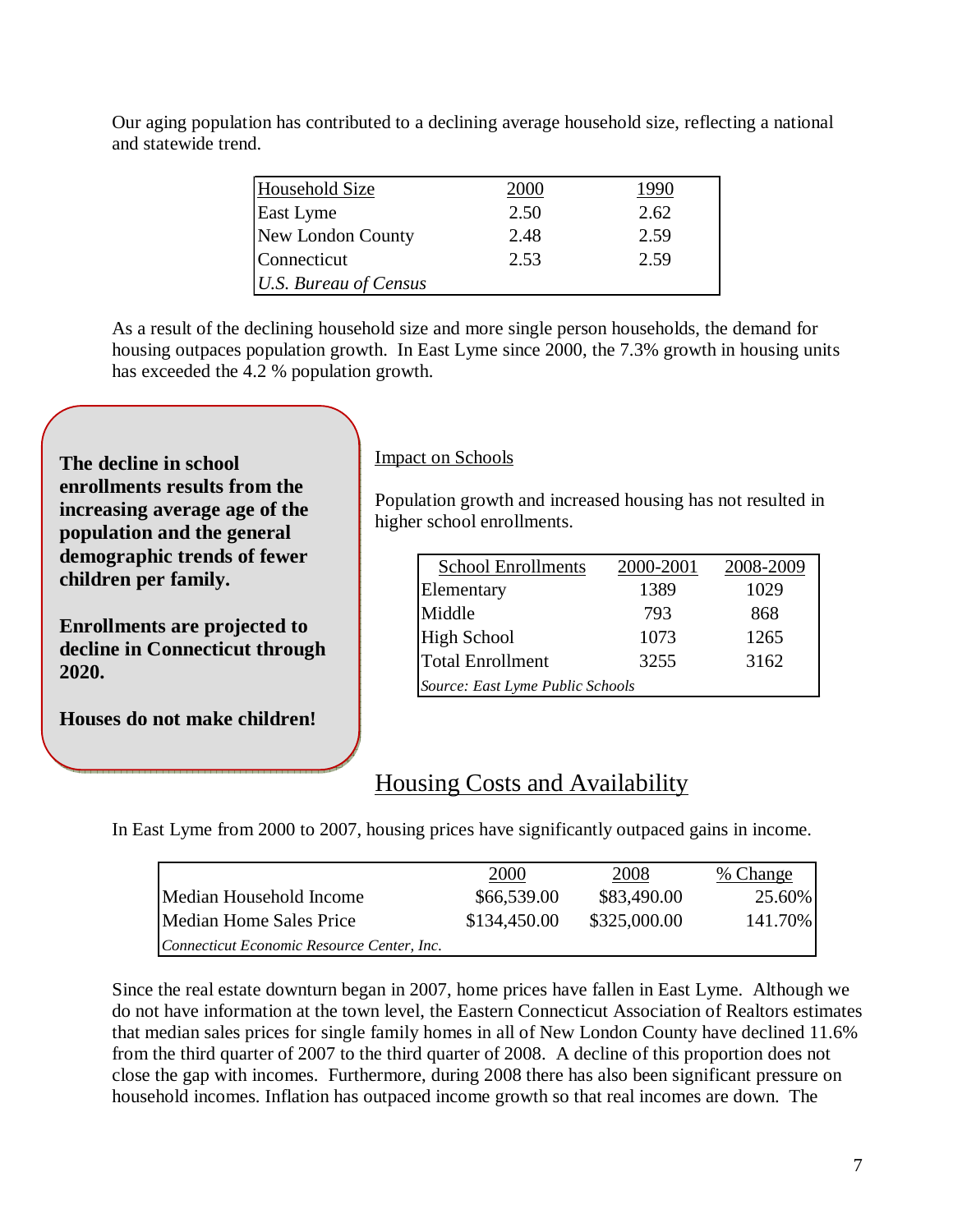Connecticut Department of Labor estimates that unemployment in East Lyme has increased to 5.1% in October 2008 from 3.2% a year earlier. In the chart below estimated sales price declines are based on New London County data. Median incomes are estimated to be flat. We must conclude that the current downturn in home prices has not solved the affordability problem.



8 years ago, 18.3% of East Lyme residents were overburdened with housing costs. In 2000, U.S. Dept. of Housing and Urban Development analyzed 2000 Census data and estimated that 18.3% of East Lyme residents were spending more than 30% of their income on housing. 887 households or 14.2% had incomes below 80% of AMI and spent more than 30% of their income on housing. Although no more recent U.S. Census data is available for the town, we know that since 2000, housing prices have outstripped income growth. The Warren Group has estimated that, in Connecticut, the portion of households making less than 80% of AMI and paying more than 30% of income toward housing grew from 19% at the end of 2004 to 26% at the end of 2007.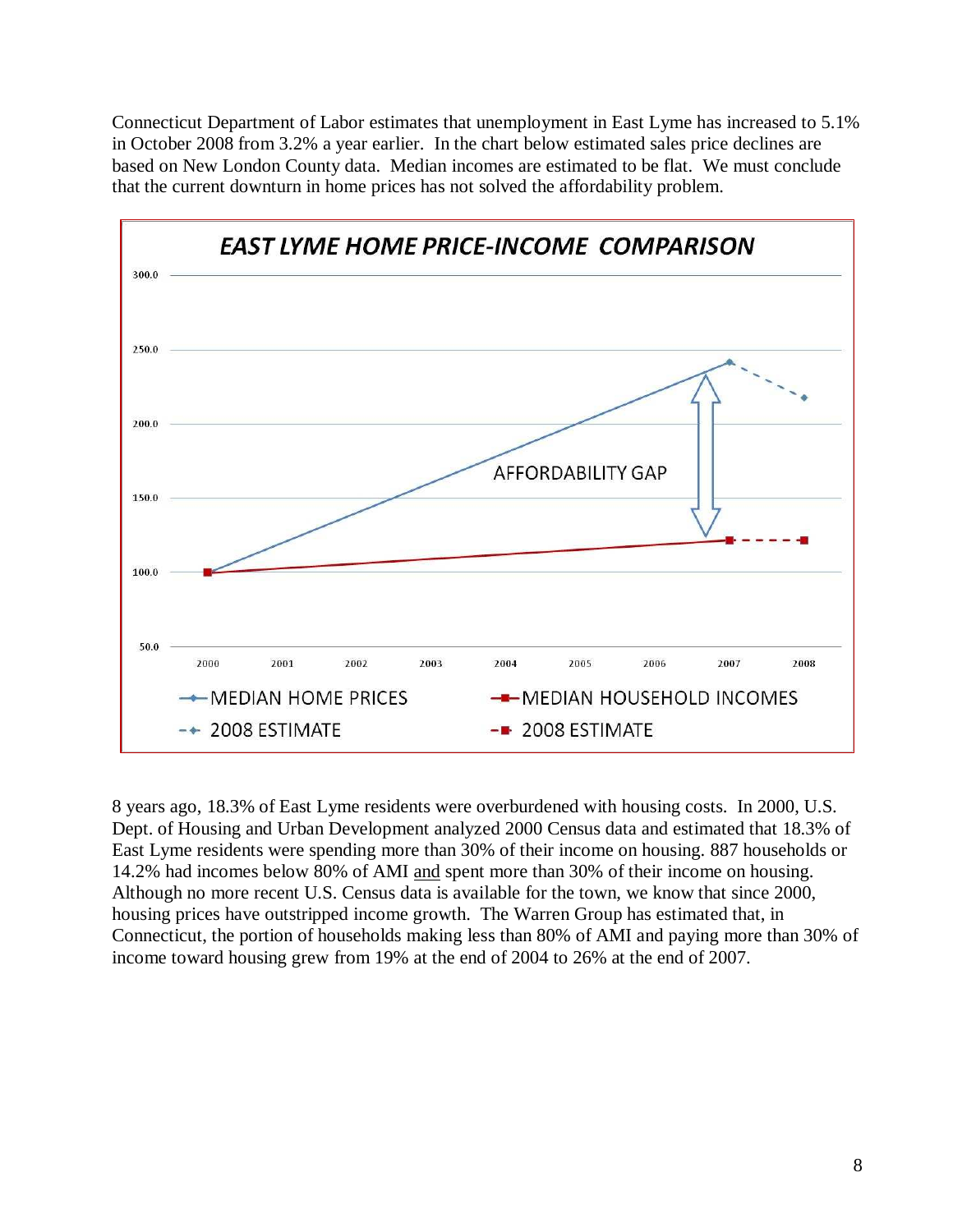According to The Warren Group, East Lyme ranks 76th among Connecticut towns in lack of affordability.

# Affordability Analysis

There is a significant gap between affordable home prices, as defined by HUD, and current East Lyme prices. Home prices, which households with affordable incomes can qualify to purchase, are well below East Lyme median prices. The median priced East Lyme home costs \$325,000 and would require an income of \$75,289 (assuming a 15% down payment, 5.5% fixed rate, 30-yr term).

| Household Size                     | 1 person                                | 2 people  | 3 people  | 4 people  |
|------------------------------------|-----------------------------------------|-----------|-----------|-----------|
| Maximum Affordable Income, per HUI | \$43,050                                | \$49,200  | \$55,350  | \$61,500  |
| <b>Corresponding Home Price</b>    | \$178,360                               | \$197,754 | \$222,286 | \$254,941 |
| Median East Lyme Home Price        | \$325,000                               | \$325,000 | \$325,000 | \$325,000 |
| <b>Affordability Gap</b>           | \$146,640                               | \$127,246 | \$102,714 | \$70,059  |
|                                    | <b>Assumptions:</b>                     |           |           |           |
|                                    | Down payment: 15%                       |           |           |           |
|                                    | Fixed interest rate: 5.5%               |           |           |           |
|                                    | Mortgage term: 30 years                 |           |           |           |
|                                    | Taxes & Insurance: 20% of monthly costs |           |           |           |

Of the 224 recorded home sales in East Lyme in 2007, 95% sold for over \$200,000. 61% or 136 sales were priced above \$300,000.

#### Rental vs. Ownership Housing

The mix of housing in East Lyme may not meet current needs for seniors, young adults and households without children. 84.7% of the town's housing is single-family homes. Residents have recognized this as a concern. In the 2007 Community Survey, "One third of respondents, 34.3%, saw too few rental apartments in town while one quarter, 25.0% saw too few senior housing opportunities." Only 11.3% of respondents felt there were too few single family homes.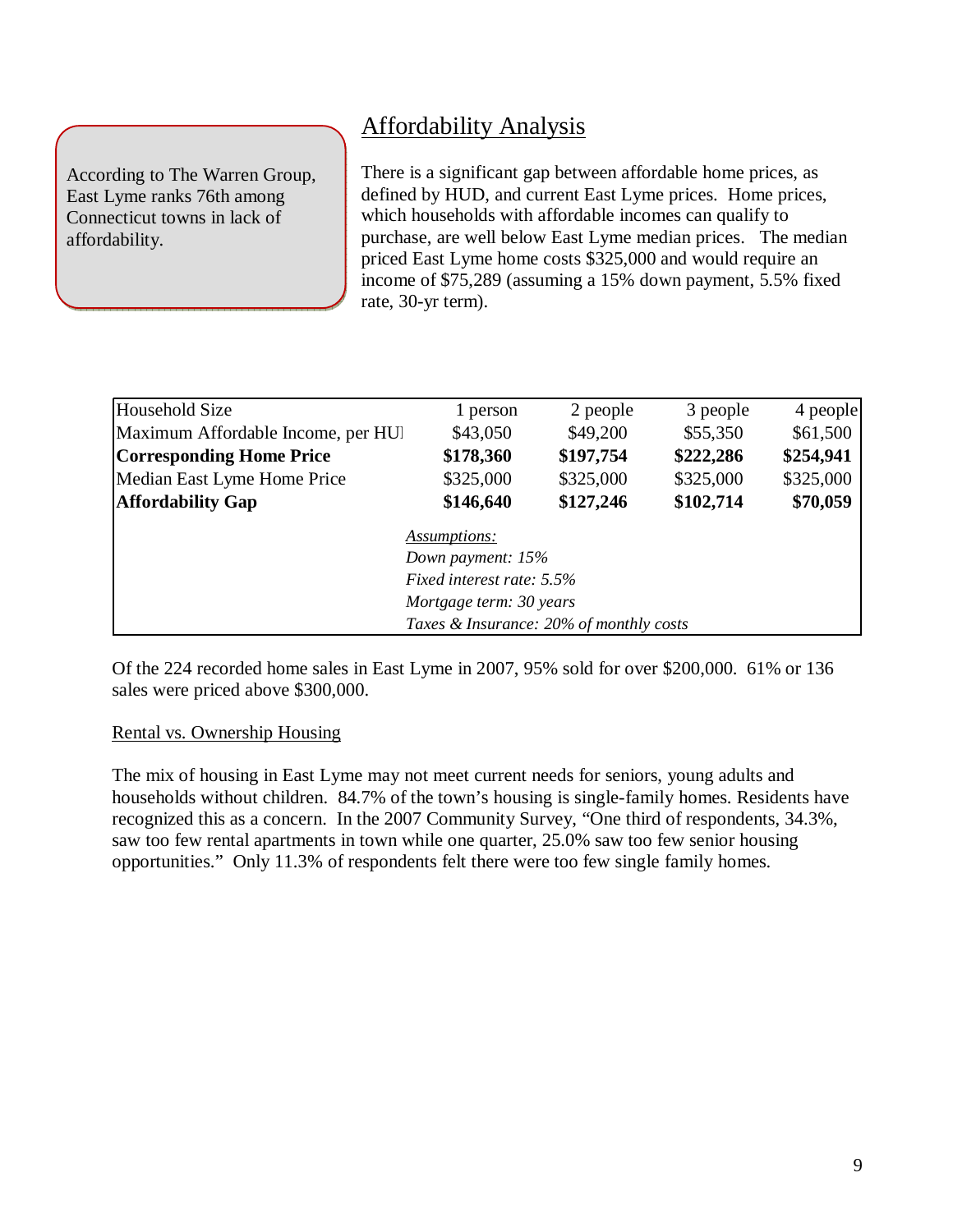#### Public Perceptions of Need:

**While there is considerable confusion about what affordable housing is and who it serves, there are at least three perceived motivations among residents for increasing the amount of affordable housing in East Lyme.**

*From the 2007 Community Survey*:

On Residential Development...

- $\triangleright$  One third of respondents, 34.3%, saw too few rental apartments in town while one quarter, 25.0%, saw too few senior housing opportunities. Some saw too few single family homes (11.3%) and condominiums (8.8%).
- $\triangleright$  On affordable housing, just under one half (48.0%) of all respondents favored allowing two-family homes in all districts if designed to look like single family homes. Over one half, favored creating affordable housing districts and allowing accessory apartments - 52.3% and 53.5% respectively. And, nearly two thirds (64.8%) favored requiring a percentage of all new housing to meet affordability criteria.

The results of the 2007 Community Survey indicate that:

- 1. Current residents register their **need** for more affordable housing alternatives in town. Specifically these include rental and senior housing, accessory units and two-family homes. Residents prefer that all development be well designed to be compatible with East Lyme's New England character.
- 2. Residents have voiced their preference for affordable housing where it would **strengthen village centers** and awareness that such residential development in Niantic and Flanders villages would provide pedestrian access to shopping, employment and town facilities. (89.5%) Commercial and retail business would benefit from proximity to a customer and employment base.
- 3. As a result of the Oswegatchie Hills proposal, many East Lyme residents desire **exemption from the Affordable Housing Appeals Act (GSA 8-30g).** Residents articulated their strong desire to accommodate affordable housing to reach the 10% threshold and their preference for well planned affordable housing development that is compatible with the community's New England character.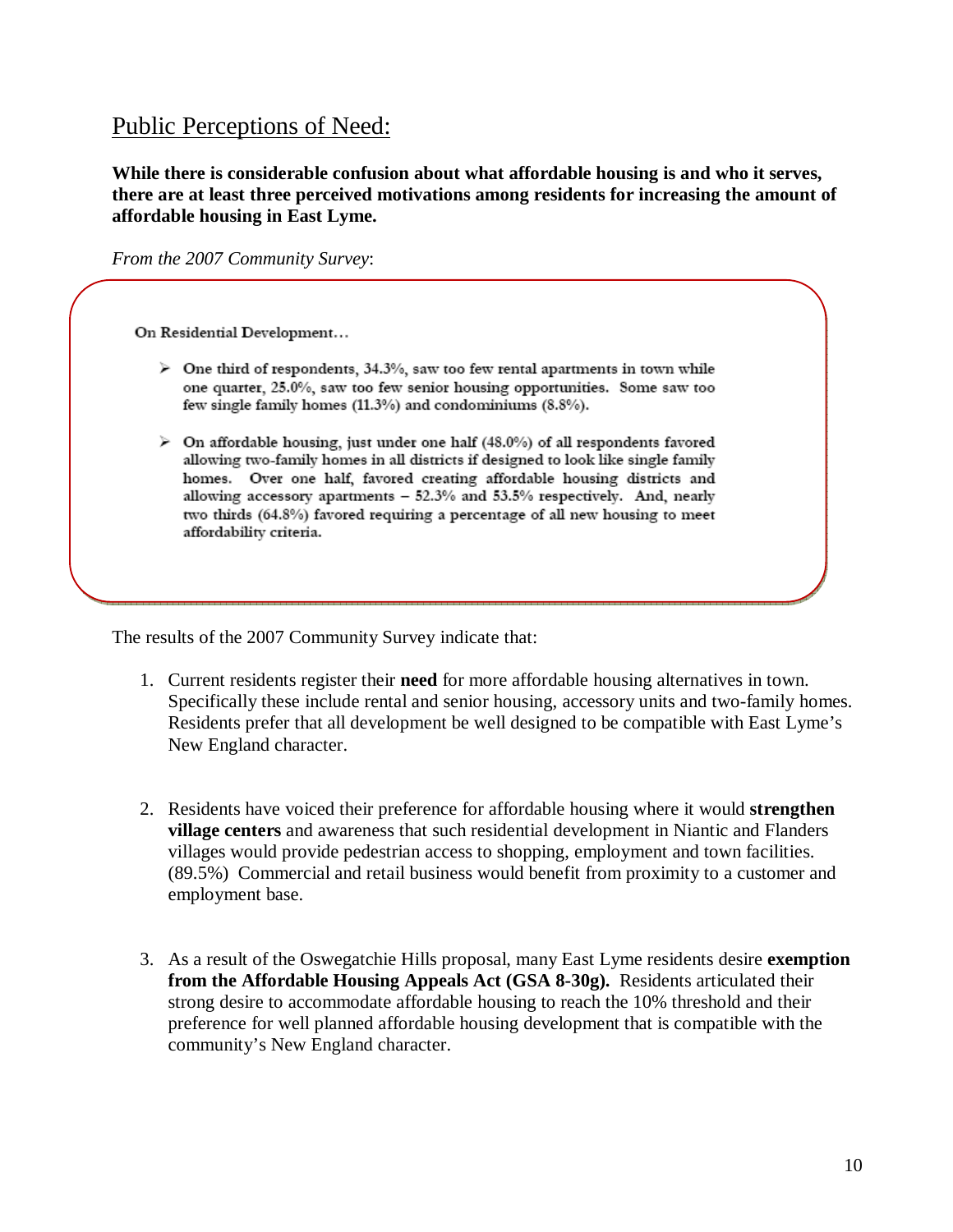# Chapter III: BARRIERS & OPPORTUNITIES

# **Barriers to Creating Affordable Housing**

Barriers to creating affordable housing can be based on unfounded fear as well as reality.

Concerns about increased traffic and parking congestion, adequate public utilities and compromising East Lyme's New England character are real and should be mitigated with good planning.

Fears of low-income housing, crime and higher education costs are just as common but are not well founded.

## Access to Utilities

Because sewer and public water utilities are predominantly available in the southern part of town (Flanders and Niantic) dense residential (or commercial) development should be planned there rather than in the north.

In planning for affordable housing development, the extension of utilities to the northern part of town is not recommended. While market forces may result in utility extensions, the Town should proactively plan for dense residential development in villages rather than where open space and agriculture are valued and where there is only automobile access to community services, to work, shopping and recreation. Our goal is not to jeopardize natural resources, agriculture or to perpetuate the community's dependence on automobile transportation.

## Traffic and Parking Constraints

A plan for the safe circulation of traffic must be incorporated into the planning process for any additional development, commercial, residential or mixed use. Planning and zoning regulations should require intersection and roadway improvements to assure safe and easy traffic flow.

Pedestrian circulation should be viewed as an alternative to increased traffic. Where housing units can be located within walking distance of village centers, zoning regulations should consider reducing the parking requirement to reflect the reduced need for residents to own and use cars. Walking and bicycle connections can significantly alleviate road congestion.

Additional housing must include adequate parking that is well designed and well located. In order to foster a village environment, parking should not be located such that it dominates the view of any development. Rather, wherever possible it should be dispersed rather than massed, shaded and blocked from view by trees and landscaping and designed to be invisible from access streets.

Residential development in Niantic Village must be sized appropriately and incorporate adequate parking so as not to exacerbate the already limited availability of parking in the village. Niantic Village may be best suited to development that relies on pedestrian circulation rather than autodependent development.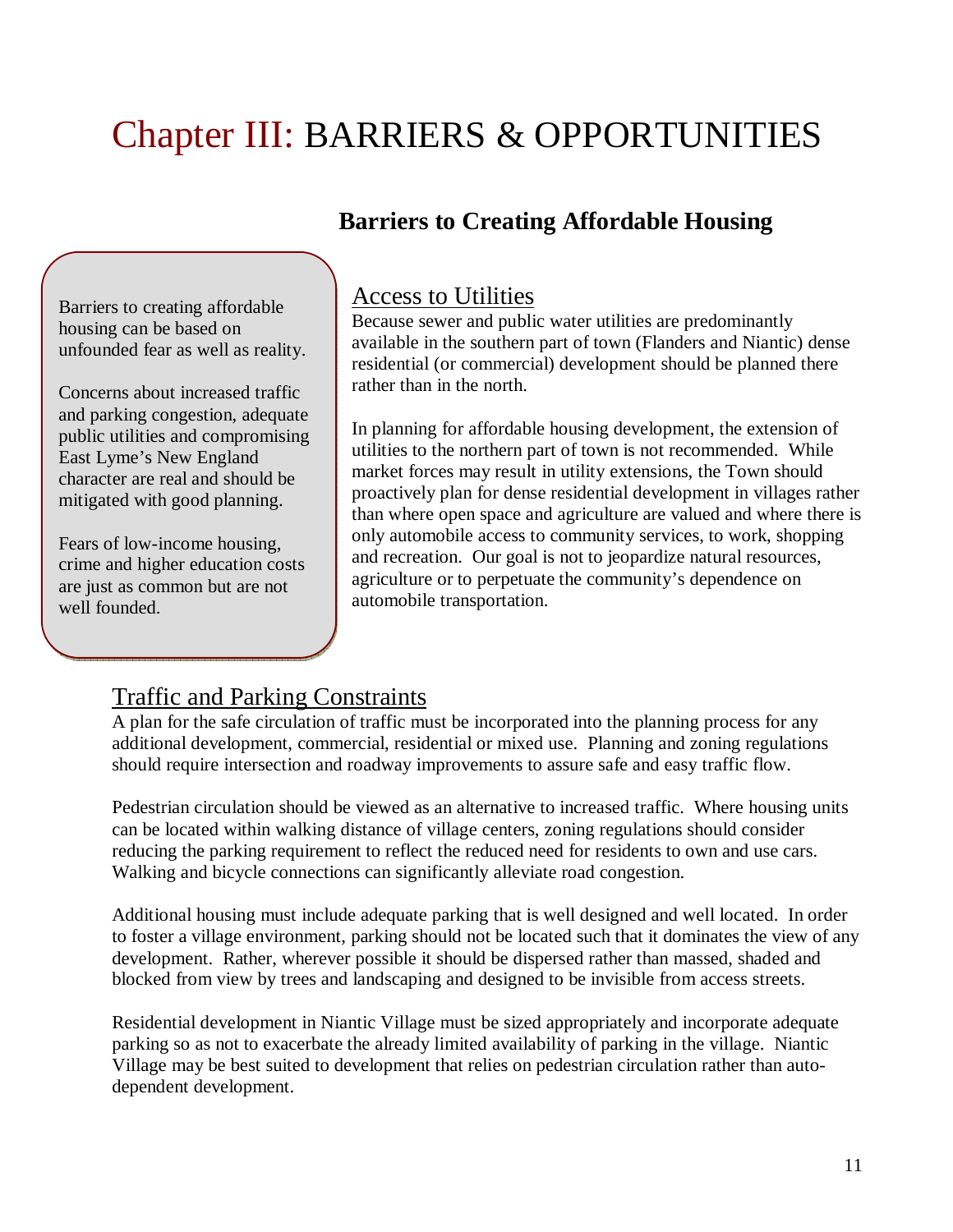## Public Misconceptions vs. Reality

*"Apartments don't pay their fair share."* NO, landlords pay taxes and tenants' rents are set high enough to cover those taxes.

*"Affordable housing will cause school enrollments to jump."* NO, not all new housing brings new students. Rutgers University's Center for Urban Policy Research did an analysis of Connecticut's number of school age children living in various housing types.

| School Age Children per 100 Housing Units by Type |                                                                        |                                       |               |               |  |  |
|---------------------------------------------------|------------------------------------------------------------------------|---------------------------------------|---------------|---------------|--|--|
|                                                   | Multi-Family Multi-Family Single-Family<br>Single-Family Single Family |                                       |               |               |  |  |
|                                                   |                                                                        | Rental 1-BR Rental 2-BR Detached 3-BR | Detached 4-BR | Detached 5-BR |  |  |
| $\Delta$                                          | 27                                                                     | 66                                    | 107           | 166           |  |  |
| <b>Rutgers University</b>                         |                                                                        |                                       |               |               |  |  |

It is the houses that we often think are cost effective for towns that are most likely to contribute children to our schools. Households that include children are most likely to prefer living in a single family home with a yard and multiple bedrooms. The reality is that small (1 and 2-bedroom) multifamily housing generates far fewer children than 3-5 bedroom single family housing that is generally thought to be more cost effective for the town. Yet average taxes on a \$300,000 home do not cover the cost of educating even one child.

The demographic changes discussed in Chapter II have de-linked housing growth and enrollment growth. Since 2000, East Lyme's population has risen 3.8%. Housing units have grown by 7.3% and school enrollments have declined.

*"Each additional school child will cause costs to rise by the per-pupil cost or about \$12,000."*  **NO, school staff levels and costs have not been related to enrollments. While East Lyme school enrollments have declined, staffing and expenses have increased. School officials will testify that the drivers of school expenses have been health care insurance, energy, transportation and special education costs, not enrollments.**

|                                       | 2000-2001     | 2008/2009     | % Change 2008/2000 |
|---------------------------------------|---------------|---------------|--------------------|
| Enrollment                            | 3255          | 3162          | $-2.9%$            |
| <b>Staff Levels</b>                   | 473.78        | 546.99        | 15.5               |
| <b>Health Insurance</b>               | 2,015,500.00  | 4,217,915.00  | 109.3              |
| Transportation                        | 915,025.44    | 1,642,710.00  | 79.5               |
| <b>Transportation Supplies (fuel)</b> | 47,287.00     | 191,808.00    | 305.6              |
| <b>Energy Electric, Water</b>         | 458,414.00    | 1,008,892.00  | 120.1              |
| <b>Heating Oil</b>                    | 112,680.00    | 488,400.00    | 333.4              |
| <b>Special Education</b>              | 4,078,410.91  | 7,813,196.00  | 91.6               |
| <b>Total Education Budget</b>         | 26,074,742.00 | 39,378,063.00 | 51.2               |
| Source: East Lyme Public Schools      |               |               |                    |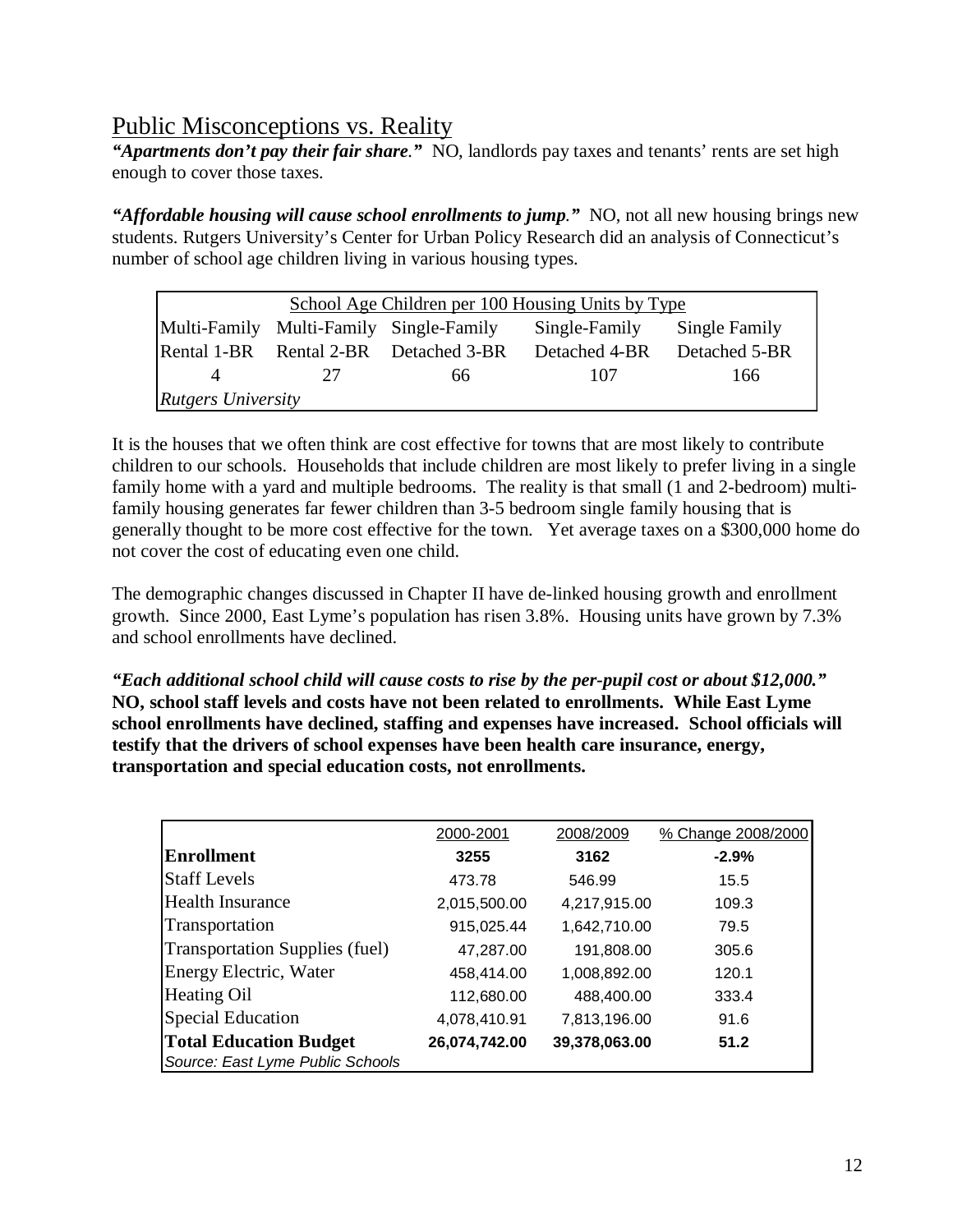*"Affordable Housing is cheap, ugly and will bring blight and crime."* NO, design standards can and should be imposed by East Lyme's land use regulations. Affordable housing must, by law, be indistinguishable from market rate units in the same development. Funding sources impose high construction standards that insure green energy usage and long life.

**This is not low-income housing. It is housing for a full quarter of East Lyme's current population**. An adequate supply of affordable housing would relieve East Lyme's *current* residents from burdensome expenses. In so doing, it would contribute to factors that actually relieve financial pressures and improve crime rates, family stability and school and job performance. The table below illustrates that, in 2000, a quarter of East Lyme's residents had incomes below 80% of AMI.

| <b>East Lyme Household Income (2000)</b> |       |        |  |  |
|------------------------------------------|-------|--------|--|--|
| Households<br>Percent                    |       |        |  |  |
| Below 30% of median                      | 412   | 6.5%   |  |  |
| Between 30% - 50% of median              | 487   | 7.7%   |  |  |
| Between 50% - 80% of median              | 814   | 12.9%  |  |  |
| lTotal below 80% of median               | 1,713 | 27.1%  |  |  |
| Total above 80% of median                | 4,607 | 72.9%  |  |  |
| Total households                         | 6,320 | 100.0% |  |  |

As stated earlier, 14.2% of East Lyme's residents in 2000 were in need of affordable housing (earning less than 80% of AMI and spending more than 30% on housing). Since 2000 housing prices have increased far faster than incomes have risen. We know that, statewide, this group was 26% of the population at the end of 2007.

# **Opportunities**

Before the advent of the automobile, we settled in villages where residents had pedestrian access to community facilities, work and social networks. The design and architecture of these villages is what largely constitute our image of traditional New England living. Today many East Lyme residents desire the aesthetics, convenience, cohesion of this lifestyle. Others yearn for this traditional atmosphere when they use the villages for shopping, work or socializing and have expressed the desire to recreate the best of that traditional village design. Properly designed housing can provide that opportunity.

Some of the benefits of well located and well designed affordable housing:

- Affordable housing can provide in-town living for many people, such as **young adults and retired seniors**, whose stage of life is most appropriate for smaller, less expensive and more convenient housing.
- Redevelopment with a residential component in a mixed use setting can **improve the appearance of currently auto-dominated commercial strip malls** by adding architectural interest and a village atmosphere.
- A residential component adds "feet on the ground" for retail businesses. It can enhance the viability of commercial businesses in a mixed use setting by providing ready access to both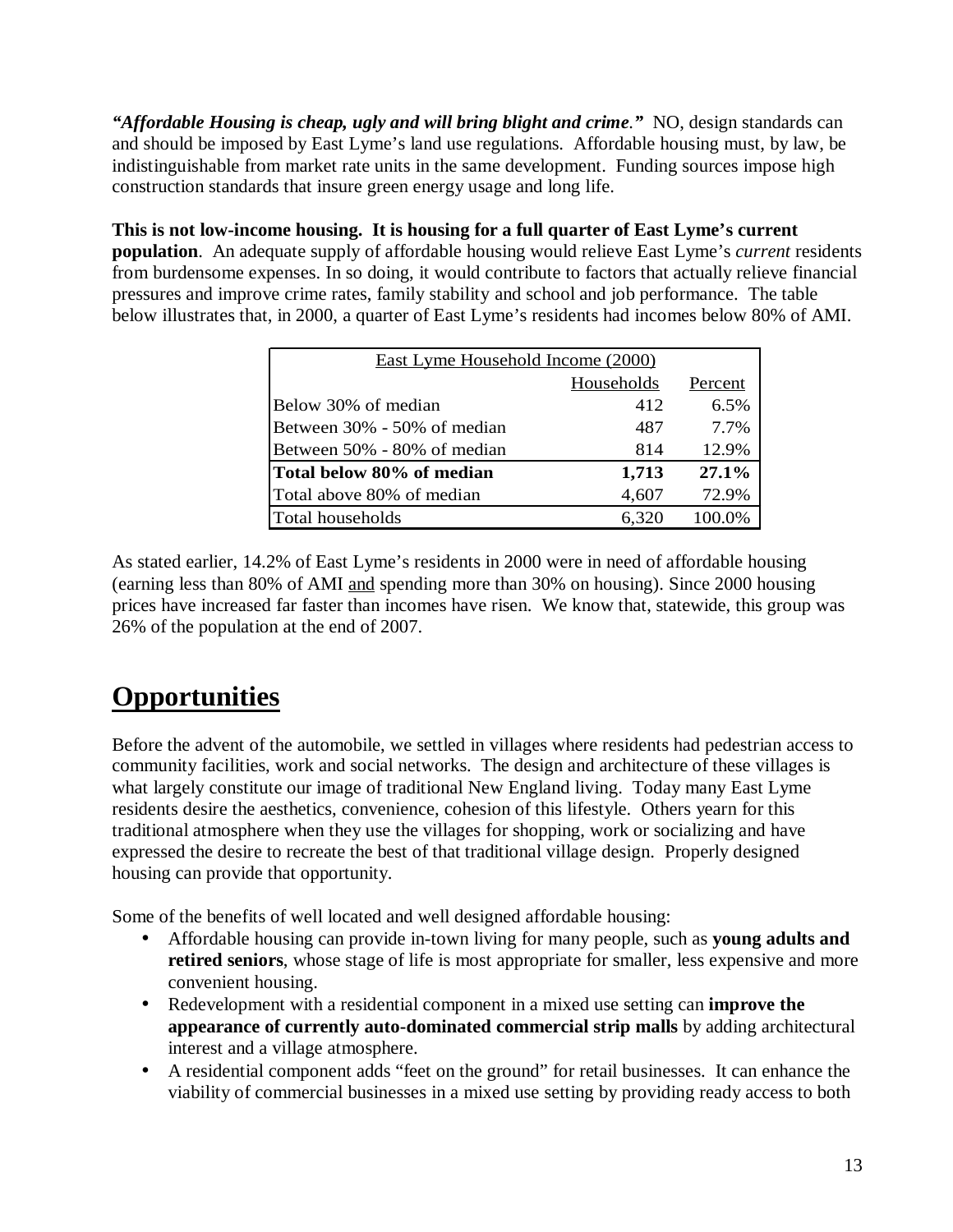customers and employees**. Jobs are retained and the commercial tax base is strengthened.** 

- Residential development in a mixed use setting can provide residents with pedestrian access to work, shopping, services and recreation. **Road congestion is reduced. Lifestyles and the environment are healthier.**
- For all East Lyme residents well designed infill development in village districts can **recreate and enhance the historic New England character** of these areas.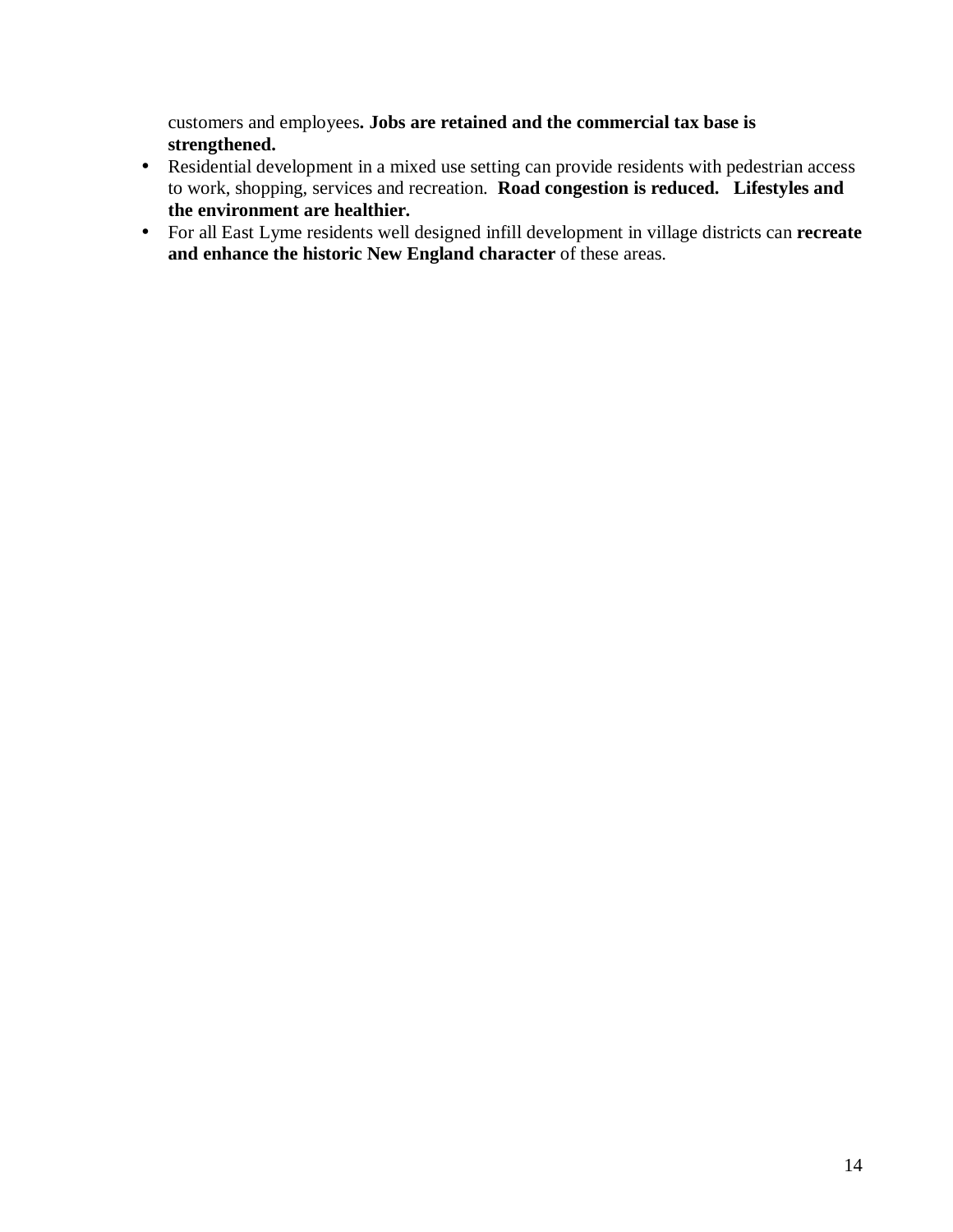# Chapter IV: Solution Strategies

Strategies for developing the affordable housing needed in East Lyme span a spectrum of policies and regulatory changes from voluntary to mandatory:

- Education and marketing of existing programs.
- Incentives for property owners and developers
- Requirements for affordable set-asides in future developments

# Marketing to Improve Access to Existing Programs

**Connecticut Housing Finance Authority Homebuyer Programs**  Greater efforts to inform East Lyme residents and prospective buyers of the loan programs offered by the Connecticut Housing Finance Authority (CHFA) constitute the easiest way to make East Lyme housing realistic for more people. CHFA offers programs that include low interest loans and Downpayment Assistance. Income limits are generous: \$83,000 for a household of 1 or 2 persons and \$93,151 for 3 or more persons. The maximum sales price home for which these programs can be used is currently \$331,700. Every home financed with a CHFA mortgage counts toward the town's 10% guideline.

CHFA staff would be happy to present periodic seminars for residents. These programs could be offered in conjunction with other communities at different locations in the region so as to generate attendance and maximize access.

## Incentives for Property Owners and Developers

#### **Preserving Affordably Priced Housing with Deed Restrictions**.

Strategies could be developed to preserve the naturally occurring affordable housing in East Lyme with deed restrictions. These might include acquisition and resale of tax delinquent or foreclosed properties as deed restricted affordable units. The town could partner with a non-profit agency or a for-profit developer to identify, acquire, rehab and manage the sale of these properties. Based on past experience, these properties are likely to be small, possibly non-conforming lots which might be ideal for the redevelopment of one or more units of housing.

#### **Financial Incentives to Deed Restrict Property**

The town could offer an incentive to induce property owners to deed restrict their property. Some towns are considering tax abatements as an incentive but this is difficult when municipal budgets are under such pressure.

Grant funding could be assembled to offer below market rate financing for updating, improvements or renovation. Access to this low interest financing could require that the property be deed restricted for a period of time.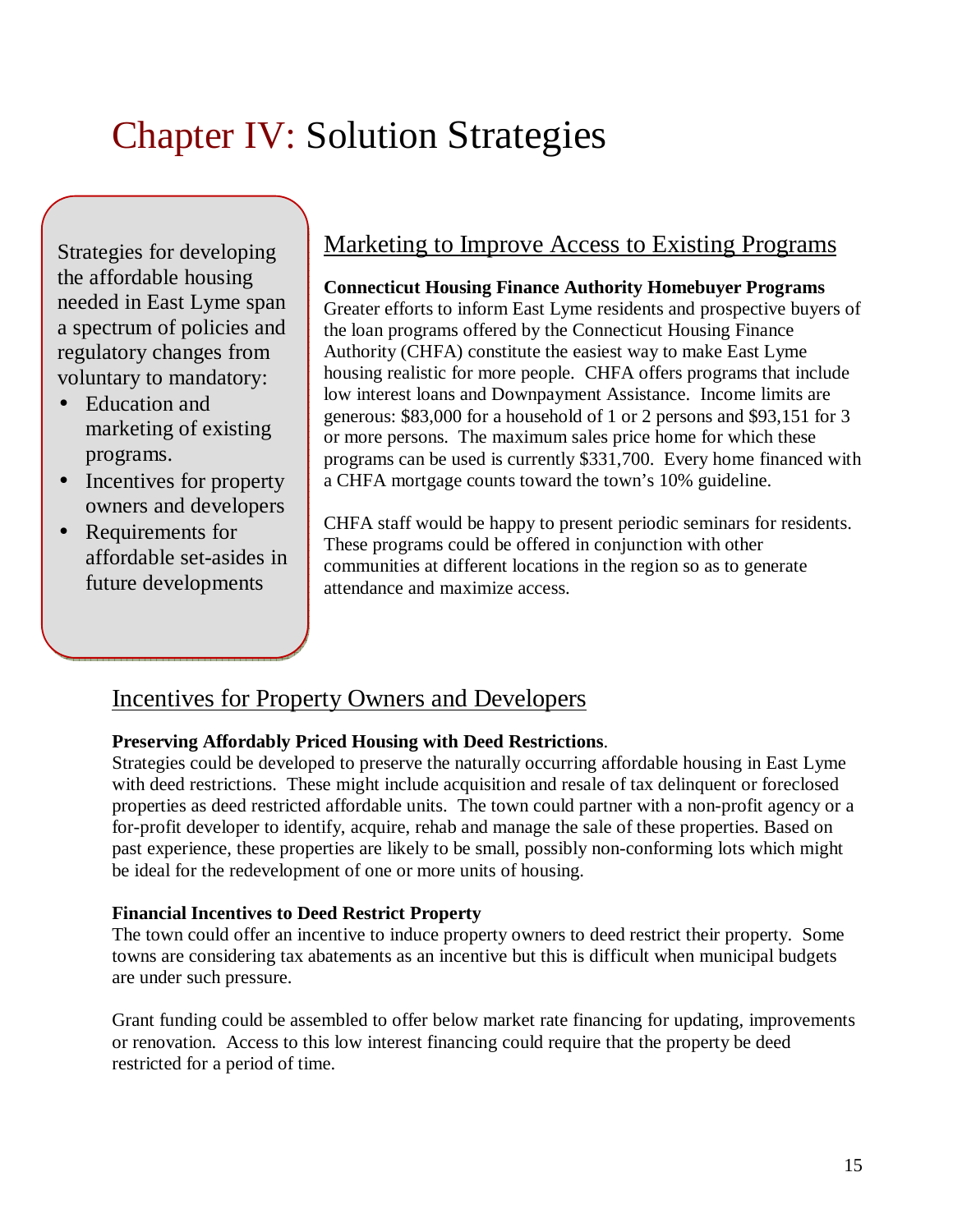Currently, such financing is offered in Connecticut by several regional and statewide loan funds but southeastern Connecticut does not currently have a fund specifically dedicated to the region. Such a regional fund could be capitalized and made available to owners of 1 to 4 family homes for rehabilitation or construction of a deed restricted affordable housing unit, including an accessory apartment. The Small Cities Fund that is managed by the Connecticut Department of Economic and Community Development is an eligible source of this funding and has been used to capitalize rehab funds in other municipalities. The program, however, is known to involve extremely cumbersome compliance requirements, causing many municipalities to shy away from this source of capital.

The Dime Bank's CHAMP program is designed for similar uses and eligibilities. It offers below market interest rate financing of multi-family housing and requires a period of affordability. It is, however, restricted to multifamily property owners who have had at least 5 years experience managing rental property. The program is well used and proves the demand for rehab funds. This is an ideal strategy to be adopted regionally in order to maximize the cost effectiveness of administering the program. In lieu of property management experience, landlord training could be made a requirement of the financing.

#### **Accessory Units**.

As accessory units provide naturally affordable housing, these regulations could be reviewed and made more flexible to assure they accomplish the town's goals. **They could be allowed in more zones, the parameters relaxed where appropriate and the permitting could be streamlined.**

#### Regulatory changes

In order to facilitate the creation of more affordable housing, East Lyme residents support regulatory changes. Some changes provide additional options for property owners by creating designated zones in specified areas while others require an affordable component as a condition of zoning approval.

| Statements                                                                              | Strongly and<br>Somewhat<br>Favor | Strongly and<br>Somewhat Favor<br>(without DK's) |
|-----------------------------------------------------------------------------------------|-----------------------------------|--------------------------------------------------|
| Require a percentage of all new housing to<br>meet affordability criteria               | 64.8                              | 70.2                                             |
| Allow accessory apartments in single-family<br>homes                                    | 53.5                              | 59.6                                             |
| Create designated affordable housing districts<br>in selected areas                     | 52.3                              | 56.6                                             |
| Allow two-family homes in all districts if<br>designed to look like single-family homes | 48.0                              | 52.6                                             |

From the 2007 Community Survey:

*Source: East Lyme 2007 Community Survey*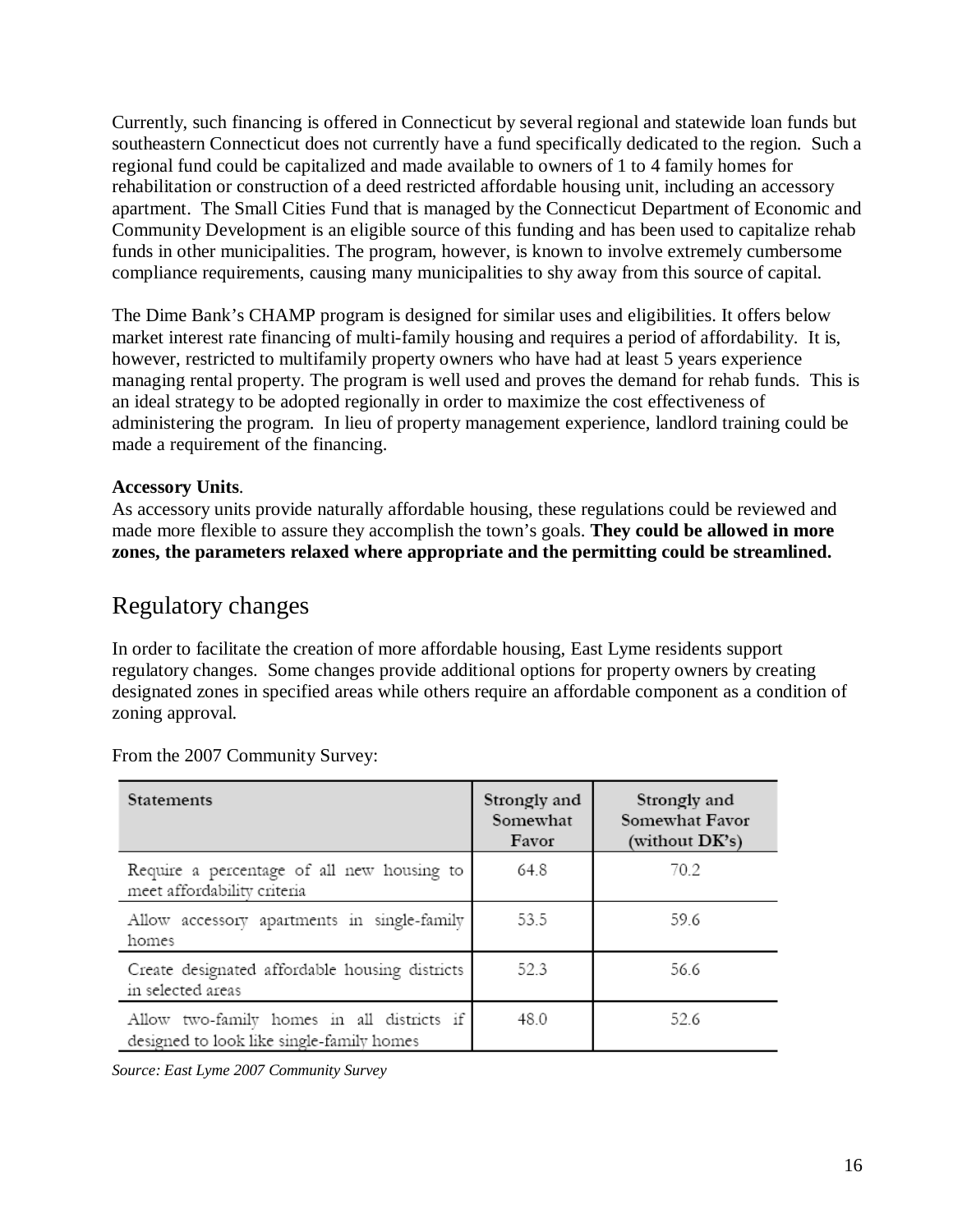#### **Incentive Housing Zones**

**Incentive Housing Zones** 

• Voluntary participation

• Exemption from 8-30g within the zone

• Cash incentive payments

• Another development

requirements than 8-30g

• Local control

**Offer property owners:** 

option • More favorable

**Offer towns:** 

In 2007, the Connecticut General Assembly passed the *Housing for Economic Growth Program* (Public Act 07-4) to incentivize towns to plan proactively for affordable housing. (It is this program that provided the study grant to develop this plan.) It is a voluntary program in which a town can determine the location, size, composition and design of the housing. The program is modeled closely after one that has worked in Massachusetts.

> The legislation authorizes the creation of a new land use tool, Incentive Housing Zones (IHZ).

- As overlay zones for affordable housing, they only provide an additional option for the property and do not replace the underlying zoning.
- They can be mixed use as well as residential.
- Must be located in villages, commercial or growth areas with access to public transportation and utilities.
- IHZ's must meet minimum density requirements: 6 single family units per acre of developable land, 10 townhouse units/acre or 20 multifamily units /acre.
- Towns must provide a manageable as-of-right permitting process.
- Importantly, a developer using this zoning regulation is not entitled to rights under 8-30g and the affordability requirements are more flexible than 8-30g: at least 20% of the units must be affordable vs. 30% under 8-30g, and all of the units can be priced for the highest level of affordability or 80% of AMI. 8-30g requires that half the

affordable units go to households earning only 60% of AMI

- Under this program, the State will pay towns to create and use the zones. The State would pay East Lyme \$2,000 per housing unit allowable when you create the zone and another \$2,000 per unit when you permit a development within the zone, \$4,000 if the unit is a single family home. The per-unit calculations are based on total housing units, not just the affordable 20%. This program was funded with \$4 million dollars in 2007 and approximately \$2.5 million remain. At this date, 45 towns have received planning grants to consider these zones and two towns, Wallingford and Old Saybrook have drafted and approved IHZ regulations.
- This program was intended to encourage smart growth rather than less environmentally responsible sprawl. It stipulates that the zone must have access to public transportation and utilities and be located in a village or commercial center or a designated growth area.

#### Recommended Locations for Incentive Housing Zones

In East Lyme there is unused town-owned land and under-used privately owned property along RT 161 and I-95 that meet these eligibilities. These are areas where incorporation of a residential component would meet multiple town goals. An Incentive Housing Zone would encourage the redevelopment of aging, auto-dependent commercial strips into more attractive mixed-use walkable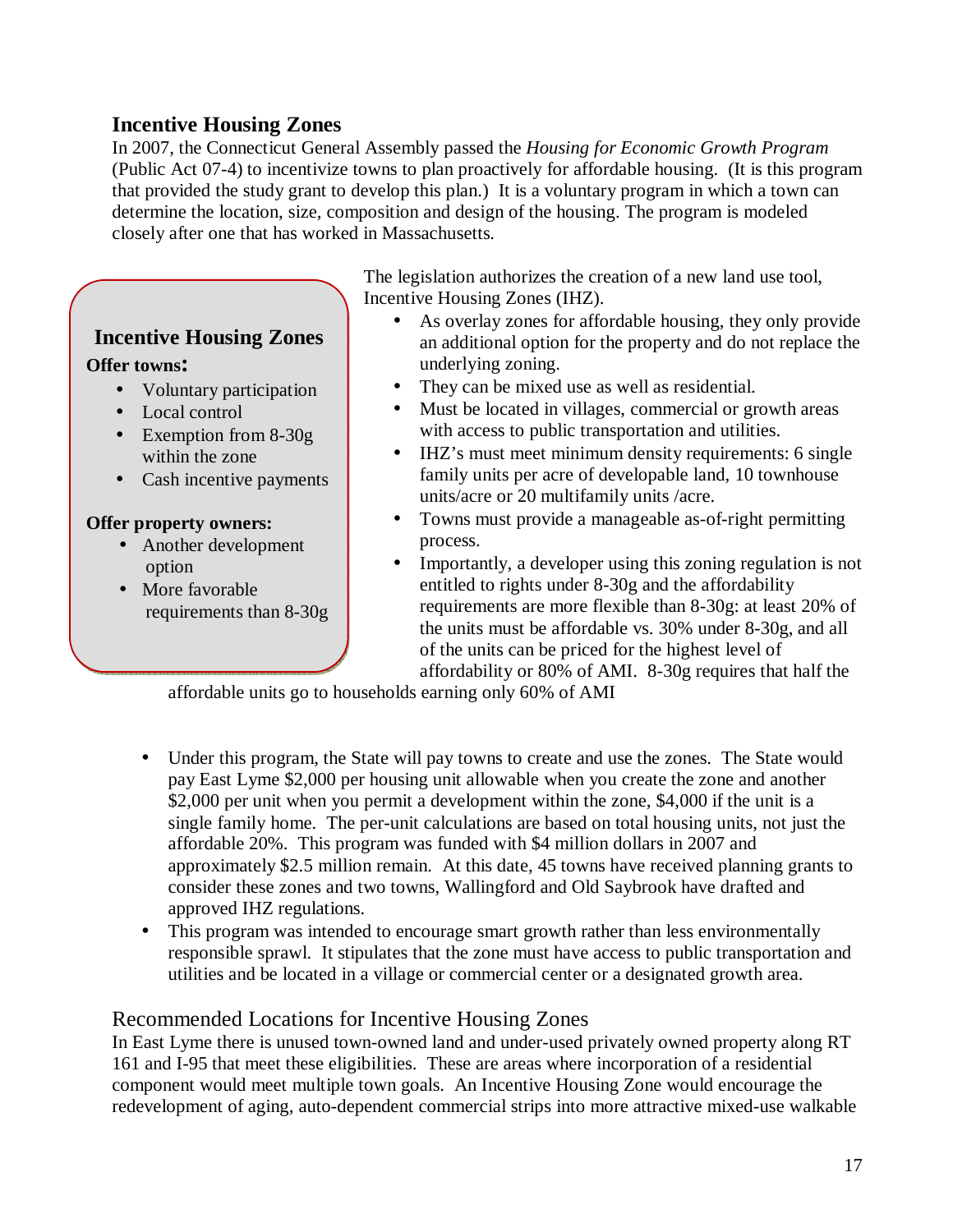village environments with ample pedestrian access to community facilities, shopping, recreation, public transportation and employment. This could be accomplished in both Flanders 4 Corners area and in Niantic Village with mixed use development.

**Specifically, we recommend that Incentive Housing Zones be considered and pursued in the following locations:** 

- **1. The undeveloped portion of the town-owned parcel which is bounded by Society Road, Industrial Park Road and I-95, on which the Community Center is located, should be studied further for rezoning as an Incentive Housing Zone. This IHZ should include trail construction and design standards that insure compatibility with East Lyme's New England character. It could specify a preference for housing East Lyme Town employees and people who currently live or work in East Lyme. Further study would include soil testing, surveys and concept design and can be funded from a current grant.**
- **2. In Flanders, the mixed use Gateway Development is proposed to include retail, offices and residential spaces. Establishment of an Incentive Housing Zone would encourage the developer to include an affordable component in the residential portion. (As discussed below, adoption of Inclusionary Zoning regulations would** *require* **an affordable component.)**
- **3. Further, specific commercial parcels should be identified in Flanders and Niantic villages where redevelopment with an affordable housing component would contribute to a village environment. Approval of an Incentive Housing Zone in these areas would encourage the desired development. Midway Plaza and the adjacent auto repair business?**
- **4. The "Campground" on RT 156 and the Rocky Neck Connector, is an area that should be considered for mixed use redevelopment, including affordable housing.**

#### Mandatory Strategies

#### **Deed Restricted Accessory Units**

East Lyme could require that accessory units be deed restricted for affordable housing as a condition of receiving a permit. Most occupants of these units would meet the affordability requirements. The advantage of this strategy is that the housing is achieved without significant increases in density but is incorporated into already existing structures. **We recommend that East Lyme adopt this requirement for approval of an Accessory Unit permit.** 

Trumbull Connecticut enacted such a requirement 6 years ago (Dec, 2001) and has gained 241 units of affordable housing since then as a result. Permits are for 5 years at a time and renewals must document the income qualification of the occupant. The deed restriction is for 30 years but can be set by the town. Stonington, Ledyard and North Stonington are considering this strategy.